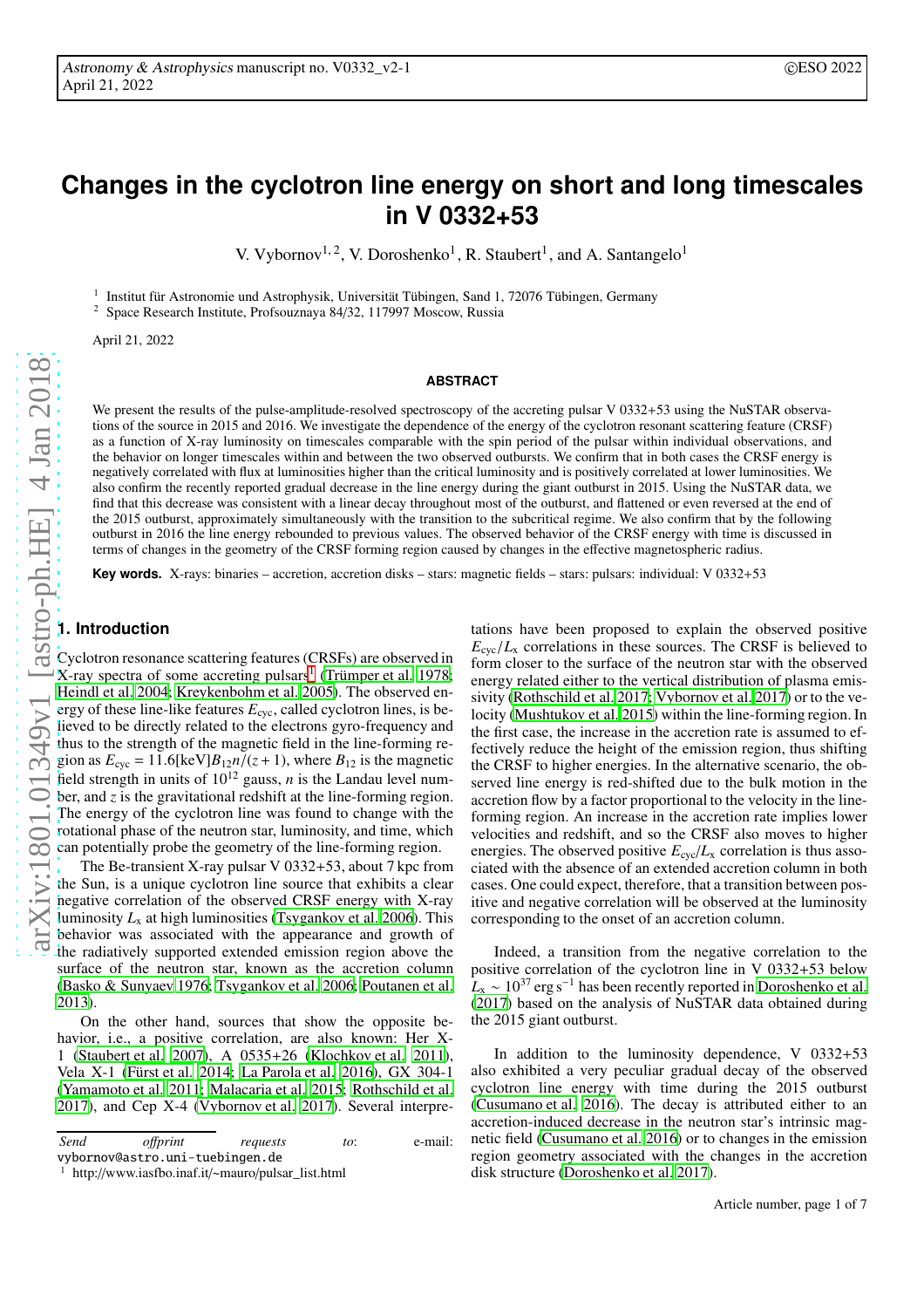Regardless of the interpretation, the observed "hysteresis" of  $E<sub>cyc</sub>$  due to the time decay complicates the analysis of the relation between line energy and X-ray luminosity, in particular of the observed transition from the negative correlation to the positive at low luminosities. On short timescales, however, variations with time can be neglected.

Here we report on the results of the analysis of the  $E_{\rm cyc}$  behavior during the two consecutive outbursts in 2015 and 2016, both on long and short timescales using a "pulse-to-pulse" technique or "pulse-amplitude-resolved" analysis [\(Klochkov et al.](#page-6-7) [2011\)](#page-6-7). The primary goal of this investigation is to verify the results reported previously for the long-term behavior of the CRSF [\(Cusumano et al. 2016;](#page-6-16) [Doroshenko et al. 2017\)](#page-6-15) through comparison with the pulse-to-pulse technique.

## **2. Observations and spectral analysis**

In the present work we analyze the data of the NuSTAR observations of V0332+53 during the 2015 giant and the 2016 minor outburst (Fig. [1\)](#page-1-0), referred to below as the 2015 and 2016 outburst. Although we use the BAT light curve<sup>[2](#page-1-1)</sup> to show where the NuSTAR observations are, we do not analyze BAT data as in [Doroshenko et al. \(2017\)](#page-6-15) to avoid uncertainties related to the cross-calibration. A short summary of the NuSTAR observations is given in Table [1.](#page-2-0)



<span id="page-1-0"></span>Fig. 1. NuSTAR pointed observations of V 0332+53 during the 2015 giant outburst (red crosses) and the 2016 minor outburst (magenta crosses); the Swift/BAT light curve in the 15-50 keV energy band are shown as black data points.

The data extraction was performed using the nupipeline and nuproducts utilities distributed as part of HEASoft 6.19 (CALDB 20170120). Source spectra and light curves were extracted from a circular region with a radius of 80′′ centered on the source. The background was extracted from a circular region with a radius of 100′′ situated as far as possible from the source. The analysis of the extracted spectra was carried out using XSPEC 12.9 and Sherpa CIAO 4.9 packages.

In addition to the fundamental line at around 30 keV, the first harmonic of the CRSF at ∼ 50 keV is also detected in the broadband spectrum of the source. Since it is quite prominent, the first harmonic can also affect the fundamental line parameters; the size of the extraction regions was chosen to optimize the signalto-noise ratio at high energies where the harmonic is detected.



<span id="page-1-3"></span>Fig. 2. NuSTAR pulse profiles in the 3-79 keV energy range. The first five pulse profiles from the top correspond to the 2015 giant outburst, whereas the last two profiles belong to the 2016 minor outburst.

The spectral analysis consisted of two stages, namely, a standard analysis of integrated spectra and a pulse-amplituderesolved analysis. All spectra were analyzed in the 5-78 keV energy range using the compTT model [\(Titarchuk 1994\)](#page-6-17) as a continuum and a multiplicative Gaussian line of the form

$$
G(E) = 1 - de^{-\ln 2 \frac{(E - E_{\text{cyc}})^2}{\sigma_{\text{cyc}}^2}}
$$
\n(1)

to describe the CRSFs. Here *d* is the depth,  $\sigma_{\rm cyc}$  is the width, and  $E_{\text{cyc}}$  is the centroid energy of the line. The shape selection for the CRSFs is based on a slightly better description of these features in comparison with the exponential Gaussian line  $(gabs<sup>3</sup>)$  $(gabs<sup>3</sup>)$  $(gabs<sup>3</sup>)$ in XSPEC). Further details on the model selection can be found in [Doroshenko et al.](#page-6-15) [\(2017\)](#page-6-15). In addition, this model selection allows us to compare and control parameters of integrated spectra with [Doroshenko et al. \(2017](#page-6-15)) because we analyzed spectra extracted from the same NuSTAR observations, although in a slightly different manner. For instance, we included the harmonic of the CRSF, but despite the optimization of the extraction region, the width of the harmonic is poorly constrained owing to lower statistics, in particular in the weak observations. Thus, we fixed the width of the harmonic to a value of 10 keV found for the brightest observation where the parameters of the line are well constrained. The Fe  $K_{\alpha}$  line is also not detected significantly at low fluxes, and so we fixed the energy and width of the line to values measured during the brightest observation. Despite a slightly different energy range and the absence of the BAT data, the continuum and the fundamental cyclotron line parameters are very close to the values obtained by [Doroshenko et al.](#page-6-15) [\(2017\)](#page-6-15), which is not surprising and so we do not list them here.

<span id="page-1-1"></span><sup>2</sup> https://swift.gsfc.nasa.gov/results/transients/V0332p53/

<span id="page-1-2"></span><sup>3</sup> https://heasarc.gsfc.nasa.gov/xanadu/xspec/manual/node23 2.html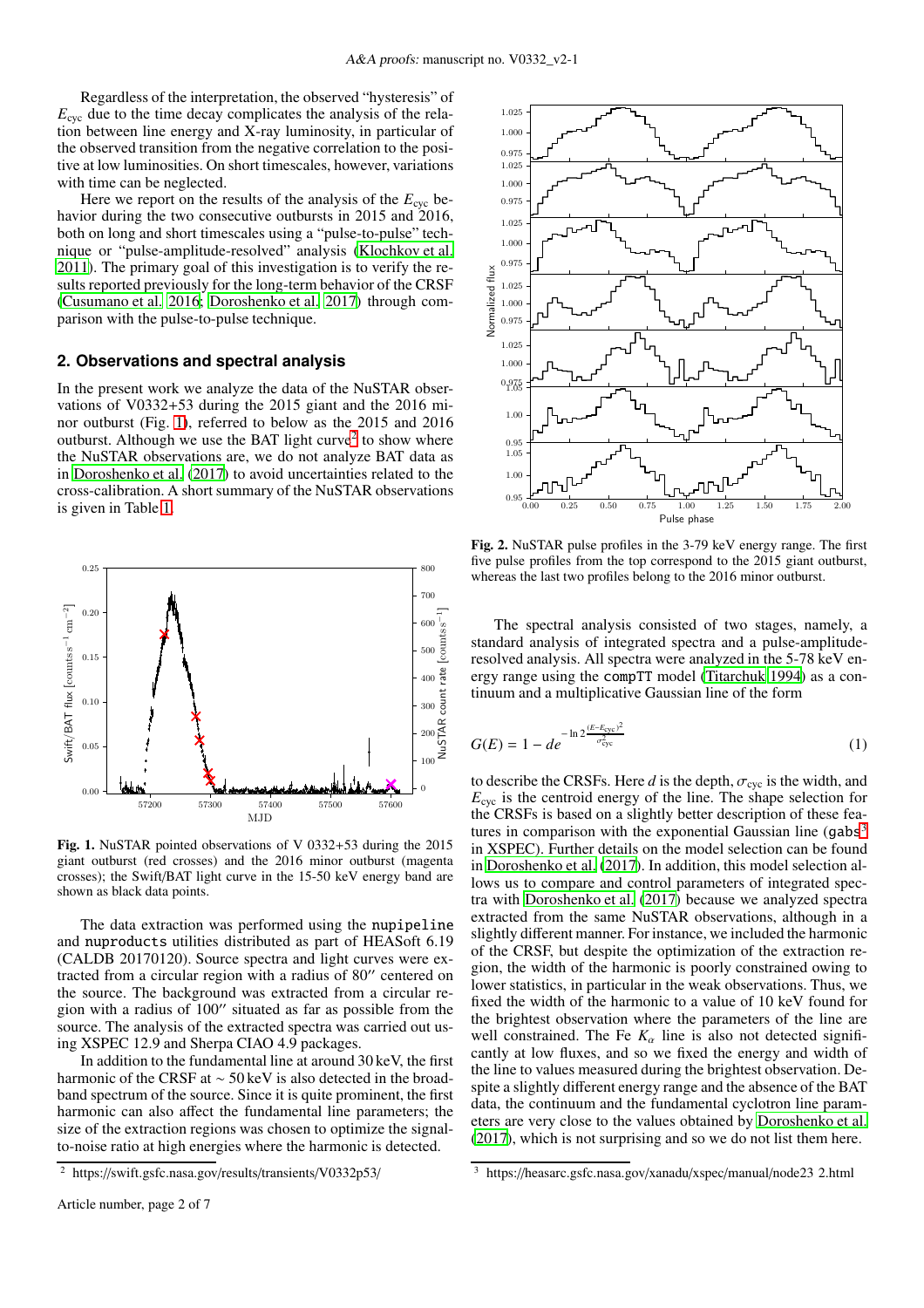<span id="page-2-0"></span>

|  |  |  |  |  | <b>Table 1.</b> Parameters of the analyzed NuSTAR observations. |
|--|--|--|--|--|-----------------------------------------------------------------|
|--|--|--|--|--|-----------------------------------------------------------------|

|      | ObsID   | Date (MJD)                    |      | Exp. $(ks)$ Period $(s)$ |  |
|------|---------|-------------------------------|------|--------------------------|--|
|      | Group 1 |                               |      |                          |  |
|      |         | 80102002002 57223.42-57223.85 | 10.5 | 4.3761(6)                |  |
|      |         | 80102002004 57275.94-57276.42 | 14.9 | 4.3759(0)                |  |
| 2015 |         | 80102002006 57281.92-57282.36 | 17.0 | 4.3758(9)                |  |
|      | Group 2 |                               |      |                          |  |
|      |         | 80102002008 57295.96-57296.40 | 18.1 | 4.3759(4)                |  |
|      |         | 80102002010 57299.99-57300.49 | 20.8 | 4.3759(6)                |  |
|      |         | 90202031002 57599.75-57600.27 | 25.2 | 4.3762(8)                |  |
| 2016 |         | 90202031004 57600.76-57601.27 | 25.0 | 4.3763                   |  |

To assess the variation in the cyclotron line energy with flux within individual observations, we produced pulse-amplituderesolved spectra by applying the pulse-to-pulse technique elaborated in [Klochkov et al. \(2011\)](#page-6-7). This method uses flux variability that a source exhibits from pulse to pulse, allowing us to investigate spectral-luminosity dependencies on timescales on the order of the pulse period.

First of all, using the binary- and barycenter-corrected data, we measured the pulse period of the source using the NuSTAR observations (Table [1\)](#page-2-0) and produced the pulse profiles shown in Fig. [2.](#page-1-3) For every pulse we measured a number of counts in the whole pulse (in 3 - 78 keV). The number of counts is equivalent to the pulse amplitude and is thus used as a measure of the pulse brightness. We then built a frequency distribution of pulses as a function of the total number of counts in a pulse (Fig. [3\)](#page-2-1). We verified that the distribution is wider than the Poisson distribution with the same mean value of counts in a pulse, otherwise the observed pulse amplitude variability is caused by statistical fluctuations. Based on the observed distribution of pulse amplitudes we then divided all the pulses into four groups to conduct the pulse-amplitude-resolved spectral analysis. The number of groups is somewhat arbitrary and depends on the available counting statistics, so that it was defined experimentally to ensure that the cyclotron line centroid energy is well constrained when fitting the resulting spectra. We derived a pulse using good time intervals (GTIs), then defined to which part of the distribution it belongs by calculating the number of counts in this pulse, and finally stacked up the counts of the all pulses that fall into the same part of the distribution. This procedure was performed for five NuSTAR observations of the 2015 giant outburst. The observations of the 2016 outburst have insufficient statistics to apply the pulse-to-pulse technique.

We also took into account the dead-time and verified that the selected intervals are statistically independent, i.e., the mean number of photons detected per cycle is significantly different for each interval. The spectra of the source and the background of each interval were extracted and described using the same model as described above. In the case of limited counting statistics, we had to fix the continuum parameters, the width of the fundamental, and parameters of the harmonic to values obtained for the flux-averaged spectrum, concentrating thus only on the changes in the fundamental centroid energy.

## **3. Results**

The analysis results in several  $E_{\text{cyc}}/L_{\text{x}}$  correlations obtained on short timescales for each observation and presented in Fig. [4,](#page-3-0) which we refer to below as "p2p" correlations. In particular,



<span id="page-2-1"></span>Fig. 3. Normalized distributions of counts in an individual pulse for the observations during the giant outburst used in the pulse-amplituderesolved analysis. The date of observations increases from top to bottom. The red dashed lines indicate the boundaries of the amplitude bins in which the total number of counts is equal.

Fig. [4](#page-3-0) shows that there are two distinct groups of observations, i.e., showing a positive or negative correlation of the line energy with flux.

Group 1 includes the observations carried out at high luminosities (ObsID 80102002002, 80102002004, and 80102002006; see Table 1), where a negative  $E_{\rm cyc}/L_{\rm x}$  correlation is observed. For Group 2 (ObsID 80102002008 and 80102002010) the trend reverses to a clear positive  $E_{\rm cyc}/L_{\rm x}$ correlation, confirming the transition already reported by [Doroshenko et al. \(2017\)](#page-6-15) Here, however, we can measure the variations in the line energy more precisely because we get a greater number of data points with sufficiently small error bars splitting each observation according to pulse amplitude. This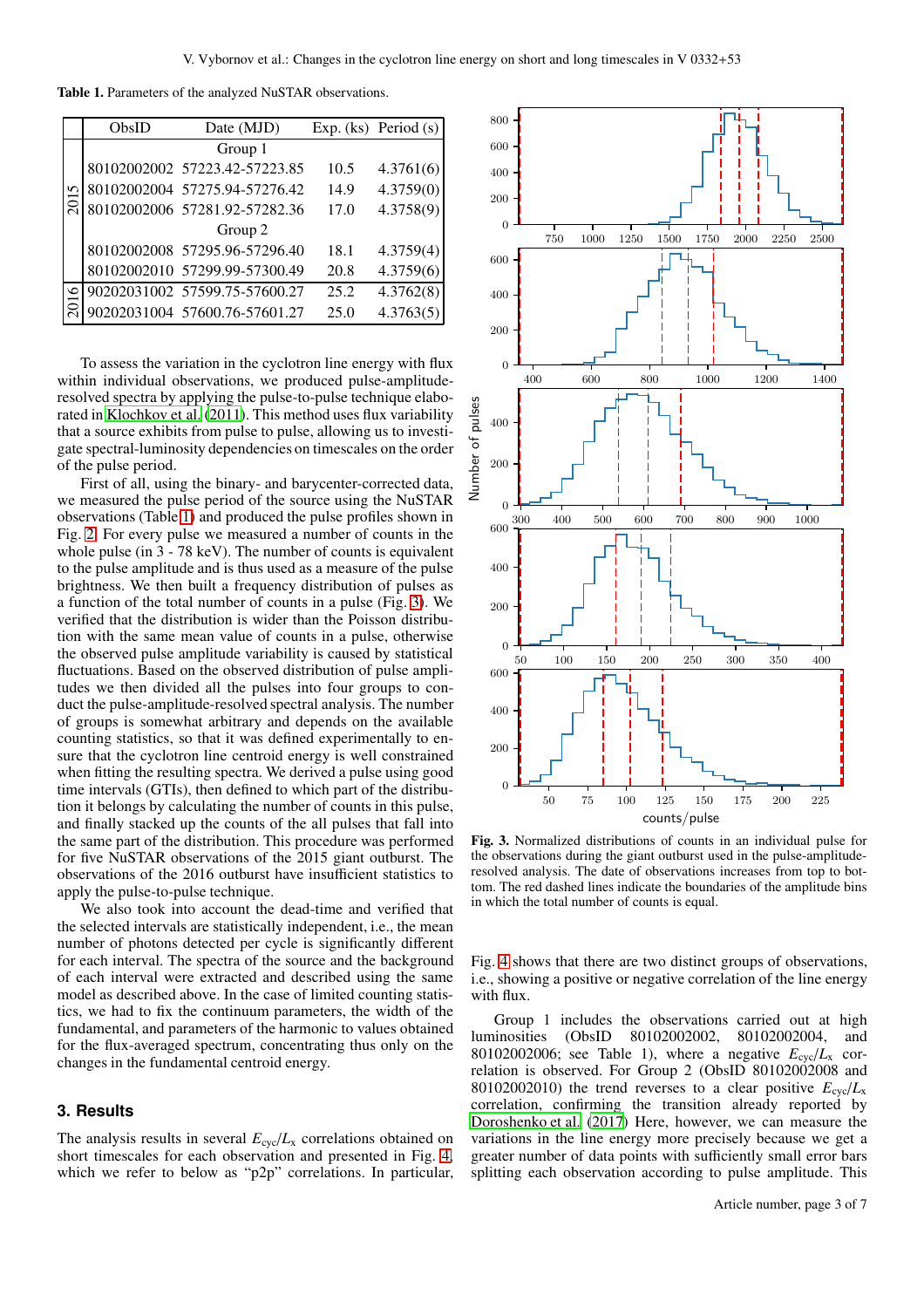

<span id="page-3-0"></span>Fig. 4. Dependence of the energy of the fundamental cyclotron line on luminosity. The two positive and three negative correlations clearly seen in the figure are derived from the pulse-to-pulse analysis (blue crosses). The red and magenta crosses are values obtained from the pulseaveraged spectra of the 2015 giant outburst and the 2016 outburst. The observations with negative p2p-correlations comprise Group 1, while Group 2 consists of two observations with positive p2p-correlations, labeled (1) and (2), respectively. The gray line reflects the "hysteresis" behavior observed with Swift/BAT [\(Cusumano et al. 2016\)](#page-6-16).



<span id="page-3-1"></span>Fig. 5. Observed correlations between the fundamental cyclotron line energy and luminosity as a result of the pulse-amplitude-resolved analysis (gray crosses). The blue crosses are the correlations corrected for the time drift. The green line is the best fit model to the blue crosses, which reflect the  $E_{\text{cyc}}/L_{\text{x}}$  dependence corrected for the time drift. The reference time corresponds to the beginning of the giant outburst. The data of the 2016 outburst are marked as the magenta crosses.

is very important for the low-flux observations, for which we obtained eight points instead of two.

The dependence of  $E_{\text{cyc}}$  on luminosity turns out to be linear and the slopes are consistent with being the same for all observations within the two groups. This becomes evident when the time dependence of  $E_{\text{cyc}}$  is removed (see Fig. [5\)](#page-3-1). The shift between the individual observations is associated with the previously reported decrease in cyclotron energy with time [\(Cusumano et al.](#page-6-16) [2016\)](#page-6-16). Assuming that each observation probes an "instantaneous" behavior of the cyclotron line (the influence of the time variation is negligible within individual observations), we esti-

Table 2. Luminosities and cyclotron line energies of the best-fit models of spectra produced by the pulse-to-pulse technique. The luminosities are derived based on observed fluxes in the 5-78 keV energy range assuming the source distance of 7 kpc; uncertainties for luminosities are correspond to  $1\sigma$ -uncertanties in bins of the count distributions represented in Fig. [3.](#page-2-1) Other model parameters were fixed to values obtained from averaged spectra.

| ObsID                               | $L_{\rm 5-78\,keV}$             | $E_{\rm cyc}$                    | $\chi^2$ /d.o.f |  |
|-------------------------------------|---------------------------------|----------------------------------|-----------------|--|
|                                     | $(10^{37} \text{ erg/s})$ (keV) |                                  |                 |  |
|                                     |                                 | $16.7 \pm 0.7$ 27.76 $\pm$ 0.02  |                 |  |
| 80102002002                         |                                 | $15.3 \pm 0.3$ $27.94 \pm 0.02$  | 1.055/5565      |  |
|                                     |                                 | $14.5 \pm 0.3$ $28.09 \pm 0.02$  |                 |  |
|                                     |                                 | $13.2 \pm 0.8$ $28.25 \pm 0.02$  |                 |  |
| 80102002004                         |                                 | $8.9 \pm 0.6$ $28.00 \pm 0.03$   |                 |  |
|                                     |                                 | $7.9 \pm 0.2$ $28.19 \pm 0.03$   | 1.061/5227      |  |
|                                     |                                 | $7.2 \pm 0.2$ $28.27 \pm 0.03$   |                 |  |
|                                     |                                 | $6.2 \pm 0.5$ $28.37 \pm 0.03$   |                 |  |
|                                     |                                 | $6.4 \pm 0.5$ $28.20 \pm 0.03$   |                 |  |
|                                     |                                 | $5.5 \pm 0.2$ $28.38 \pm 0.03$   | 1.074/5027      |  |
|                                     |                                 | $4.9 \pm 0.2$ $28.46 \pm 0.03$   |                 |  |
|                                     |                                 | $4.1 \pm 0.4$ $28.52 \pm 0.03$   |                 |  |
|                                     |                                 | $2.2 \pm 0.2$ $28.83 \pm 0.05$   |                 |  |
|                                     |                                 | $1.8 \pm 0.1$ $28.73 \pm 0.05$   | 1.036/4132      |  |
|                                     |                                 | $1.5 \pm 0.1$ $28.76 \pm 0.05$   |                 |  |
|                                     |                                 | $1.2 \pm 0.2$ $28.66 \pm 0.05$   |                 |  |
| 80102002010 80102002008 80102002006 |                                 | $1.2 \pm 0.2$ $28.83 \pm 0.05$   |                 |  |
|                                     |                                 | $0.96 \pm 0.05$ 28.73 $\pm$ 0.05 | 1.033/3849      |  |
|                                     |                                 | $0.81 \pm 0.04$ 28.76 $\pm 0.05$ |                 |  |
|                                     |                                 | $0.62 \pm 0.09$ 28.66 $\pm 0.05$ |                 |  |

mated the rate of the decrease in the line energy using the observed shifts based on *NuSTAR* data alone. So, fitting all five p2p-correlations simultaneously using a broken linear model, similarly to [Doroshenko et al.](#page-6-15) [\(2017\)](#page-6-15), assuming common slopes within each group, is successful and results in the representation in the upper part of Fig. [5.](#page-3-1) The broken linear model has the following free parameters: the luminosity at which the correlation changes from positive to negative, the corresponding value for *E*cyc (the reference time is the onset of the 2015 outburst, MJD 57190.0), the two slopes of the linear correlations, and the value for the (assumed linear) drift of  $E_{\rm cyc}$  with time.

We find the slopes for the two groups of  $-0.139 \pm 0.007$ keV/[10<sup>37</sup>erg s<sup>-1</sup>] and  $0.21 \pm 0.08$  keV/[10<sup>37</sup>erg s<sup>-1</sup>] and, therefore, we confirm the reported transition from a negative correlation at high luminosities to a positive correlation at low luminosities in V 0332+53 with high significance ( $\sim 22\sigma$ ). The transition luminosity is found to be  $(2.1 \pm 0.4) \times 10^{37}$  erg/s (assumed at MJD ∼ 57288). The decay rate of *E*cyc in the observations with negative correlation is found to be  $-0.0162 \pm 0.0009$  keV/day, which is consistent with the values reported by [Doroshenko et al.](#page-6-15) [\(2017\)](#page-6-15). The total decrease in line energy over the entire outburst is then  $\sim 1.5$  keV, consistent with the value reported by [Cusumano et al.](#page-6-16) [\(2016\)](#page-6-16).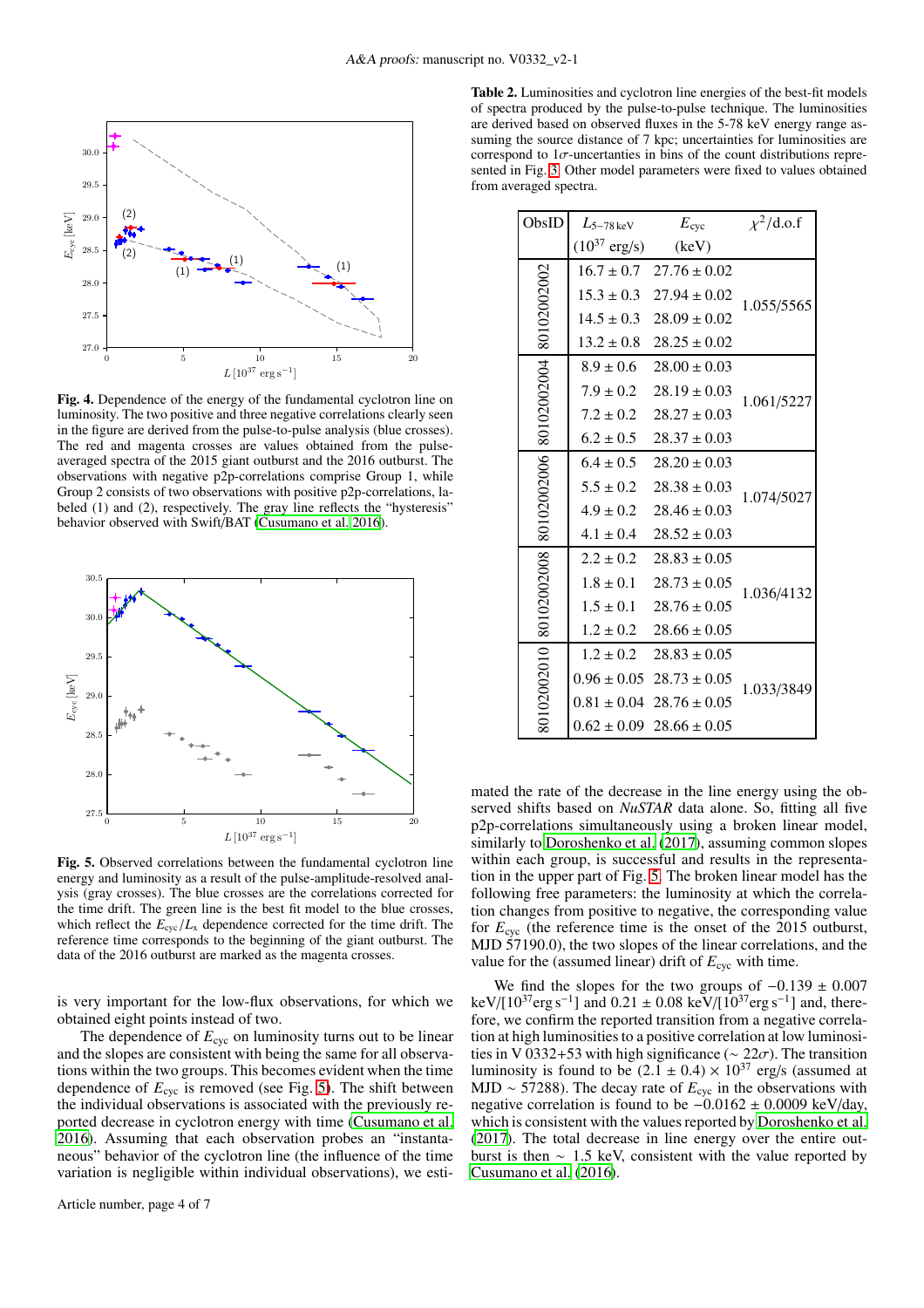We note that after Her X-1, for which the first combined analysis of the coexisting luminosity and time dependences of a cyclotron line was reported [\(Staubert et al. 2016\)](#page-6-18), and Vela X-1 [\(La Parola et al. 2016\)](#page-6-9), V 0332+53 is now the third source that shows such behavior.

Figure [5](#page-3-1) shows data points corrected for the time variation (blue crosses) and for the combined fit reflecting the behavior of the CRSF energy with luminosity in the giant outburst corrected for a linear decay in time. Consistent with the report in [Doroshenko et al.](#page-6-15) [\(2017\)](#page-6-15), the line energies measured in the 2016 outburst (magenta crosses) do not seem to be shifted, that is the drop of the CRSF energy during the giant outburst was completely recovered by that time.

It is the first time that both the pulse-amplitude-resolved and the traditional pulse-amplitude-averaged analyses of the same observations of an outburst of the same source give the same result, demonstrating the potential of this novel technique.



<span id="page-4-0"></span>Fig. 6. Energy offsets (blue bars) due to the time drift modeled as a broken linear function (green line). The offsets are measured from the beginning of the giant outburst ( $T_0 = 57190.0$  MJD). The gray line is the 15-50 keV Swift/BAT time profile similar to that in Fig. [1.](#page-1-0)

It also is interesting to note that the overall decay of the cyclotron line energy seems to slow down or even reverse closer to the end of the outburst, as shown in Fig. [6.](#page-4-0) If we describe observed line energy offsets with a broken linear function (i.e., flattening to a constant after a break), the break surprisingly occurs at MJD ∼ 57282(4), close to the transition between the two accretion regimes (MJD  $\sim$  57288), which might suggest that there is a connection between these two events. The significance of the break in the linear drift of the cyclotron energy can be estimated, for instance, using the multiple linear regression (MLR) test [\(Protassov et al. 2002](#page-6-19)). The linear fit to the 2016 data gives  $\chi^2 \sim 9$  for three degrees of freedom, whereas the statistics improve to  $\chi^2 \sim 0.63$  for two degrees of freedom using the broken linear model. The more complex model is thus preferred at ∼ 99.6% confidence level based on the MLR test. Alternatively, one can assume that the break time coincides with the moment of the accretion regime transition and estimate the slopes before and after the break, which turn out to be  $-0.016(1)$  and  $0.02(3)$ , respectively, i.e., they differ at ∼ 90% confidence level.

## **4. Discussion**

A possible transition from a negative to a positive  $E_{\rm cyc}/L_{\rm x}$  correlation has been reported by [Doroshenko et al.](#page-6-15) [\(2017\)](#page-6-15) based on the analysis of averaged NuSTAR and Swift/BAT spectra. This transition likely reflects the change in the accretion regime from the super- to subcritical. This conclusion, however, is hampered to some extent by a generally complex evolution of the line energy throughout the 2015 outburst because of a peculiar gradual decay and by uncertainties in the energy cross-calibration of Swift/BAT and NuSTAR and a low number of observations below the transition. As a result, the statistical significance of the observed transition in [Doroshenko et al. \(2017](#page-6-15)) was fairly low.

To confirm or refute the presence of the transition, we carefully analyzed the evolution of the cyclotron line during the 2015 and 2016 outbursts by applying the pulse-amplitude-resolved spectral analysis using NuSTAR data alone. Using data of a single instrument we avoid uncertainties related to cross-calibration issues. This approach also allows us to decouple the time dependence of the line energy from changes related to luminosity by obtaining  $E_{\rm cyc}/L_{\rm x}$  correlations measured on short timescales. As shown above, the slopes of the short timescale correlations were found to be the same as those measured on long timescales, i.e., the long-term decay of the line and flux-related variations are indeed independent.

Our analysis also revealed that the linear decay of the line energy reported in [Doroshenko et al. \(2017\)](#page-6-15) seems to flatten out at later stages of the 2015 outburst when the source became too faint to be observed by Swift/BAT. The break occurred around MJD  $\sim$  57282, which is very close to the transition from the super- to subcritical accretion regime, suggesting that these two events might be related. In this context, the break of the line decay could be associated with a transformation of the radiation-supported accretion column into an optically thin accretion mound, which should be present in the subcritical regime.

Moreover, by the 2016 outburst the cyclotron line energy rebounded to the values found at the beginning of the 2015 outburst (Fig. [6\)](#page-4-0). If changes in the intrinsic magnetic field were responsible for the time evolution of the cyclotron line, as suggested by [\(Cusumano et al. 2016](#page-6-16)), it would imply an increase in the magnetospheric radius in 2016. Unfortunately, we could not estimate the magnetosphere size at later stages of the 2015 outburst or for the 2016 outburst using the observed spin-up rates as suggested in [Doroshenko et al.](#page-6-15) [\(2017\)](#page-6-15) because the spin-up rate could not be constrained due to the small time span between the two observations and insufficient counting statistics.

However, the effective magnetospheric radius has been reported to correlate with a high-frequency cutoff of a power density spectrum (PDS) of nonperiodic flux fluctuations [\(Revnivtsev et al. 2009;](#page-6-20) [Doroshenko et al. 2014](#page-6-21)), which provides an alternative probe for the effective magnetosphere radius. Indeed, the nonperiodic flux variability is believed to be due to accretion rate fluctuations throughout the accretion disk on local Keplerian timescales [\(Lyubarskii 1997\)](#page-6-22), so that the highfrequency cutoff in the PDS is associated with the truncation of the accretion disk by the magnetosphere, which is expected to occur close to the local Keplerian frequency at the inner edge of the disk [\(Revnivtsev et al. 2009;](#page-6-20) [Doroshenko et al. 2014](#page-6-21)). A higher frequency of the cutoff thus corresponds to a smaller radius of the inner disk edge and the magnetosphere at a given accretion rate.

To obtain the power density spectra, we use the same light curves, which were used to produce pulse profiles, as an input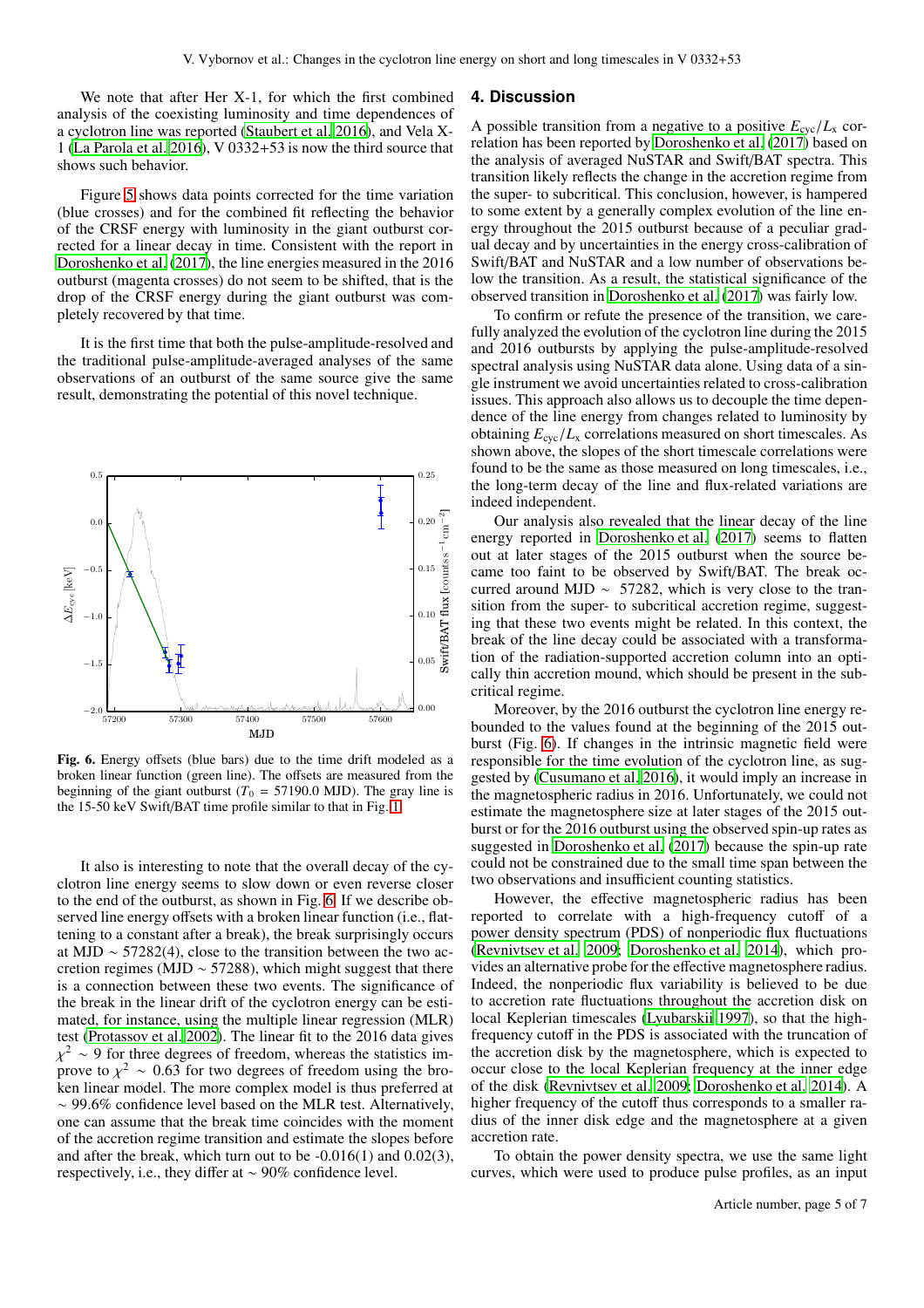

<span id="page-5-0"></span>Fig. 7. NuSTAR power density spectra of V 0332+53 of the last 2015 observation (black crosses) and the first observation of the 2016 outburst (red crosses). The apparent excess at high frequencies is clearly seen in the spectrum of the 2016 observation, suggesting a decrease in the effective magnetospheric radius between the outbursts. The power spectra were built with the powspec utility from HEASoft using the Leahy normalization [\(Leahy et al. 1983\)](#page-6-23) with white noise subtraction.

for the powspec utility from HEASoft. The result is present in Fig. [7,](#page-5-0) where the y-axis represents a power in terms of the Leahy normalization [\(Leahy et al. 1983\)](#page-6-23) with a white noise subtraction (normalization=-1 in powspec) multiplied by frequency. We also verified that the white noise power has the expected level and is not distorted by instrumental effects. Figure [7](#page-5-0) shows significantly higher frequencies of the variability in 2016 compared to 2015 at similar luminosities, which should correspond to a smaller effective magnetospheric radius during the 2016 outburst. This contradicts the idea that changes in the intrinsic magnetic field are responsible for the time evolution of the line energy sustaining the argumentation from [Doroshenko et al.](#page-6-15) [\(2017](#page-6-15)). Thus, the observed rebound of the line energy between the outbursts is most likely related to changes in the emission region configuration in this case as well.

In particular, a smaller magnetosphere corresponds to a larger area of the polar region where the cyclotron line is believed to form because it depends on the effective magnetospheric radius  $R_m$  as  $1/R_m$ . Since the source was in the subcritical regime during the last two observations of the 2015 giant outburst and during the 2016 outburst, the shock is no longer radiatively dominated and the infalling matter decelerates at some height either via Coulomb interactions [\(Staubert et](#page-6-6) al. [2007,](#page-6-6) [2014,](#page-6-24) [2016\)](#page-6-18) or in a collisionless shock above the surface, which is supposed to form due to collective effects in the plasma [\(Langer & Rappaport 1982;](#page-6-25) [Bykov & Krasilshchikov](#page-6-26) [2004\)](#page-6-26), leading to a positive  $E_{\text{cyc}}/L_X$  correlation.

The CRSF is thought to arise mostly in the vicinity of the collisionless shock whose height is proportional to the electron density in the emission region [\(Shapiro & Salpeter 1975](#page-6-27)). This model was successfully applied to interpret the  $E_{\rm cyc}/L_{\rm X}$ correlations in Cep X-4 [\(Vybornov et al. 2017](#page-6-13)) and GX 304-1 [\(Rothschild et al. 2017\)](#page-6-12) as well as the change in a spectral hardness in Cep X-4 [\(Vybornov et al. 2017\)](#page-6-13). As discussed above, the PDSs point to a larger polar cap area in the 2016 observations at a luminosity comparable to that found during the two last observations in 2015, implying a lower electron density in the emission region in 2016. This is expected to reduce the height of the

Article number, page 6 of 7

collisionless shock and thus to increase the CRSF energy as observed.

An alternative model suggested by [Mushtukov et al. \(2015](#page-6-14)) to explain a *E*cyc/*L*<sup>X</sup> correlation in subcritical sources relates the observed changes in cyclotron line energy to the Doppler effect associated with the bulk motion of the accreting flow in the vicinity of the neutron star surface. In this model the observed CRSF appears red-shifted by an amount proportional to the accretion flow velocity, which is expected to decrease with higher accretion rate, so that the line energy appears to be correlated with luminosity. Since the local electron density decreases with the increasing polar cap area at a given mass accretion rate, the flow velocity in the vicinity of the hot spot is expected to increase according to this model, i.e., for V 0332+53 one could expect a higher flow velocity and a lower line energy in the 2016 outburst, which does not agree with observations.

For V 0332+53, the observed rebound of the cyclotron line energy by the 2016 outburst is therefore explained rather with the collisionless shock model. We note, however, that the Doppler effect must still play a role also in this case, and should be taken into account. We conclude, therefore, that the results presented here can be very useful for the further development and verification of these models.

## **5. Conclusions**

Using NuSTAR observations of the Be-transient X-ray pulsar V 0332+53 carried out during a giant outburst in 2015, and a subsequent ordinary outburst in 2016, we investigated for the first time the dependence of the CRSF centroid energy on luminosity both on long (months) and short (seconds) timescales using the pulse-to-pulse analysis technique.

We found that the dependence is essentially the same on both timescales and confirmed with high significance the reported transition from an anti-correlation to a correlation at  $L_{cr}$  =  $(2.1\pm0.4)\times10^{37}$  erg/s, which is likely associated with the transition between the super- and subcritical accretion regimes defined according to the presence/absence of the radiation-supported accretion column.

We also found that the time-linear decay during the 2015 outburst is likely to break up at the moment of the transition between the two types of the  $E_{\rm cyc}/L_{\rm X}$  correlation, which could be associated with changes in the accretion structure above the polar cap caused by switching between the super- and subcritical accretion regimes.

The line energy then rebounded between the 2015 and 2016 outbursts to values observed at the beginning of the giant outburst. We argue that this change is also likely related to a change in the geometrical configuration of the emission region. This conclusion is supported by the analysis of power density spectra of nonperiodic flux fluctuations, which exhibits variability at a significantly higher frequency in the 2016 outburst compared with the decay phase of the 2015 outburst. We interpret this as evidence of a smaller truncation radius of the accretion disk, and as a result, a smaller magnetosphere in 2016. We briefly discuss how such a change is expected to affect the observed line energy in the framework of the model proposed by [Mushtukov et al.](#page-6-14) [\(2015\)](#page-6-14) and the model with a collisionless shock [\(Rothschild et al. 2017;](#page-6-12) [Vybornov et al. 2017\)](#page-6-13). We conclude that the latter model more readily explains the observations.

We note that a long-term evolution has been reported before for Her X−1 [\(Staubert et al. 2014,](#page-6-24) [2016\)](#page-6-18) and Vela X−1 [\(La Parola et al. 2016\)](#page-6-9). In the case of V 0332+53, we argue that